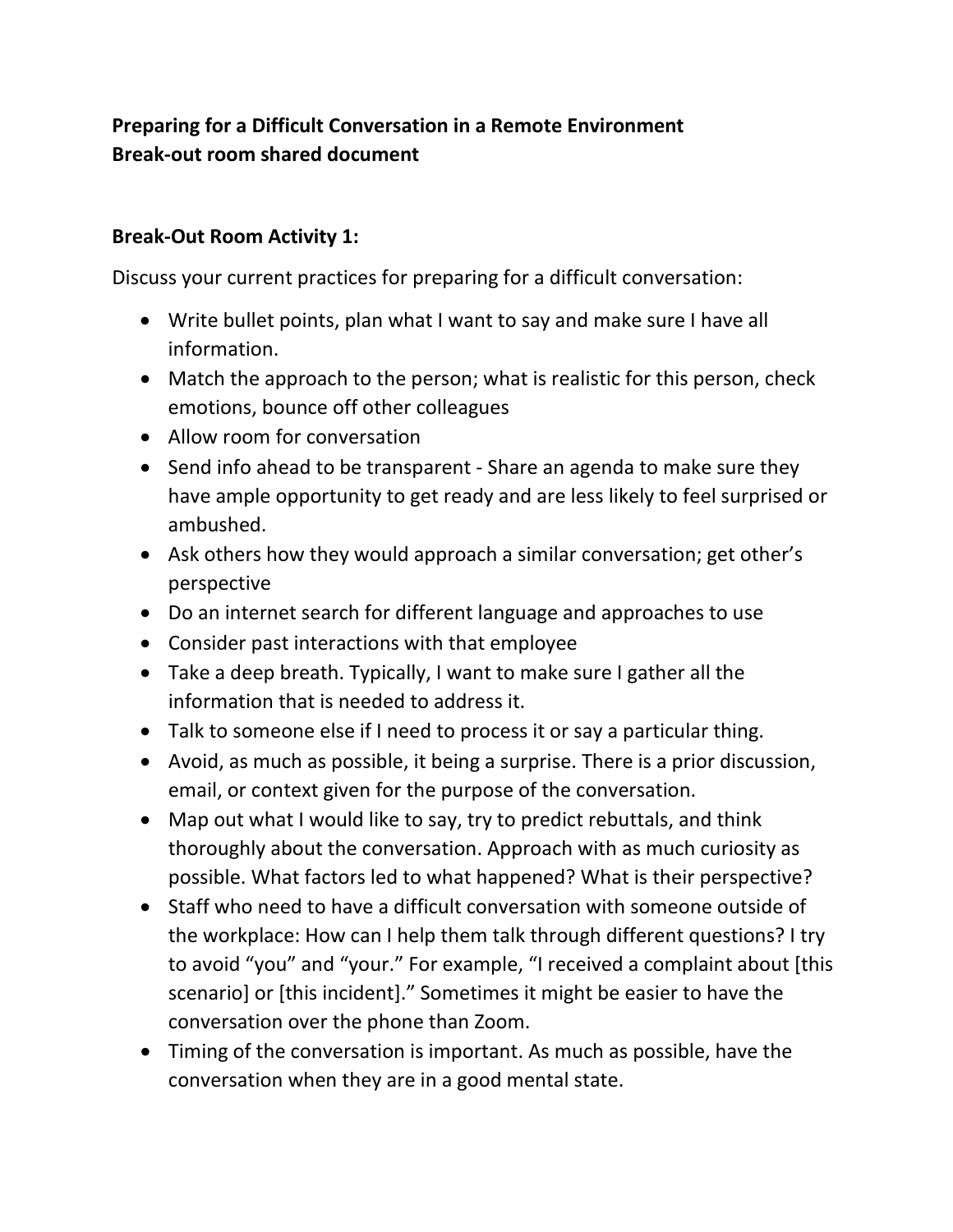- Double check policy
- Trying to be more welcoming for a difficult conversation
- Run scenarios
- Practice how I want the conversation to go.
- Focusing on how you can help the subject with this conversation
- What can we agree on?
- Regular feedback means it is part of the schedule, not coming out of left field
- Not too much time to stress out about it, do not give documents during meeting because they will just read the document
- Ability to reschedule/follow-up if not resolved in time

## **Break-Out Room Activity 2:**

## Getting your motives right for a difficult conversation

- Some difficulty around preparing for the motives of the other person(s)
- It is not just a problematic situation that only affects that employee; it may affect colleagues, the work environment, etc. So, what is the effect of this situation on all aspects of the workplace.
- Sometimes I will ask, particularly if it is a complaint about "this person," "What would you like the outcome of this conversation to be?" Should it just be a conversation? Simple information from the person reporting it?
- Think about what the other person is thinking, try to get into their shoes. What created this situation in the first place? See myself as a person to help them through that. "Let's work together."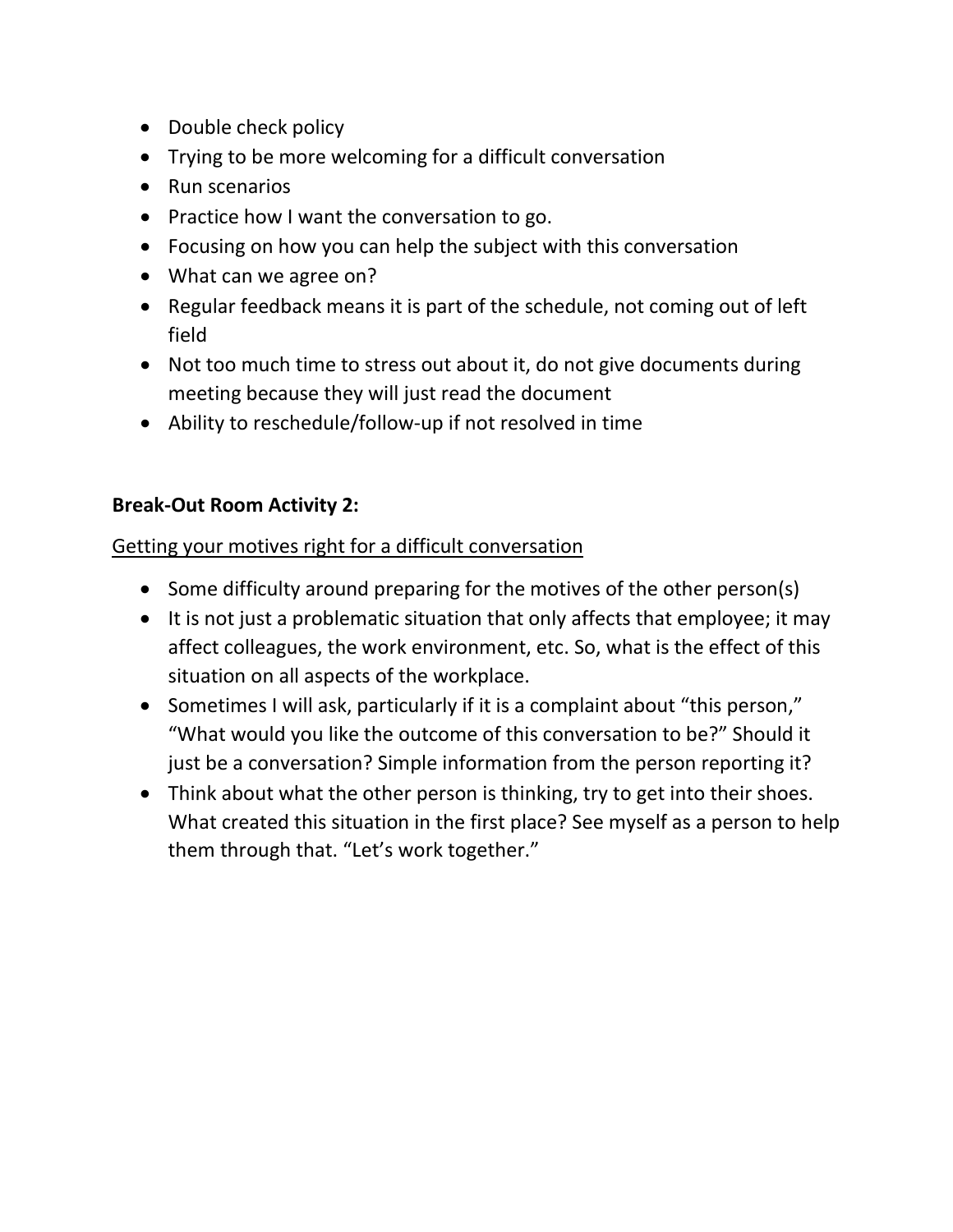Other challenges, successes, and ideas -from the chat -ANSWERS are highlighted:

• I have had difficulty in conversing (in the past and no identifiers involved) with an employee with mental health issues. No amount of preparation helped.

The EAP has organizational support resources which include help for supervisors dealing with difficult situations like this. For future help you may want to check in with Cascade Centers about this situation. Contact Jen Mirabile to discuss how to reach out to them.

• Making space for confidential engagement in remote conversations for employees whose normal workstation does not involve digital engagement - and addressing associated tech difficulties.

Having a difficult conversation with someone using new technology may not be the best option. We believe cell phone conversations can be just as effective.

Someone in my break-out room brought out the downside of over preparing, so that it seems scripted and like there is a specific agenda, with no room for twoway discussion.

Yes, we agree sometimes overpreparing for a difficult conversation can be a negative. We still believe it is important to have some notes with talking points about the conversation. But do stay open to hearing from the employee about their perceptions and ideas.

My challenge are the emotions. One employee does a lot of crying. I have had to reschedule several conversations because of this, also are there some tips for diffusing a conversation that takes a turn for the worse?

Here are the tips we talked about during the session.

• Do emphasize your intention to be helpful – having the conversation is important because we want to help them understand the expectations/policies.